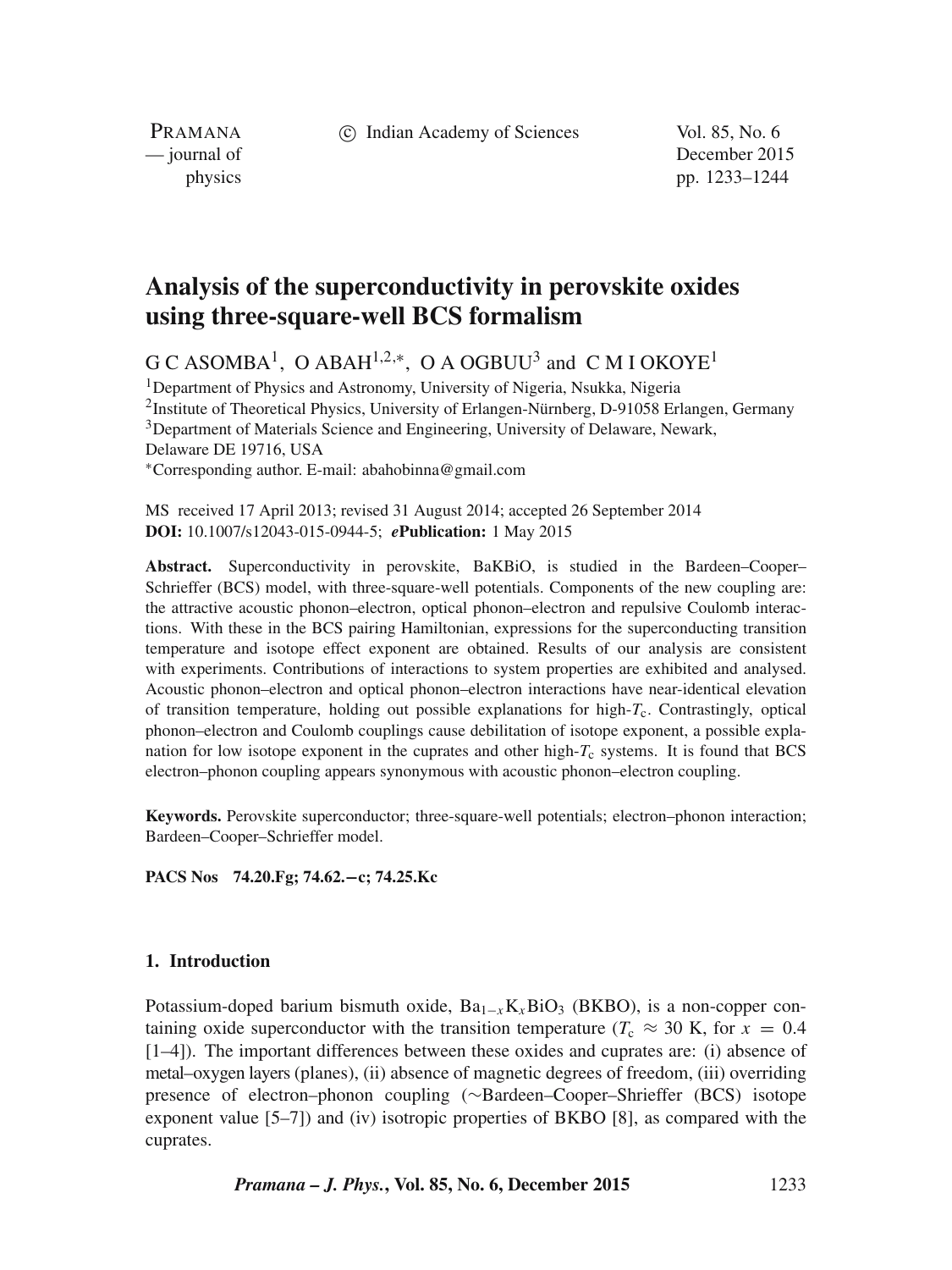The most influential difference between BKBO and the cuprates is the electron–phonon coupling which is strongly operative in BKBO but weak or non-existent in the high- $T_c$ cuprates. A direct evidence of the importance of electron–phonon interaction in BKBO has been given by tunnelling measurements [9–11]. The measured values of the coupling constant,  $\lambda \approx 0.7$ –1.2 are sufficient to explain its high critical temperature within the standard BCS mechanism. Theoretically, Shirai *et al* [12] used tight-binding method and obtained  $\lambda \approx 1.09$ . Crude rigid-muffin-tin approximation gave  $\lambda \approx 3.0$ , indicating a strong coupling regime [13]. Early tunnelling data gave the ratio  $(2\Delta)/(k_{\rm B}T_{\rm c}) \approx$ 3.5–3.9, which suggested an intermediate coupling  $\lambda \approx 1$  [14,15]. Zhao [16] observed large reduced energy gap with  $(2\Delta(0))/(k_BT_c) = 4.4$  and a retarded electron–phonon coupling constant  $\lambda = 1.4$ , suggesting quasi-intermediate interaction. Some tunnelling experiments gave this gap-to- $T_c$  ratio as ~4.2 [17,18], as found in Nb<sub>3</sub>Sn ( $\lambda \sim 1.8$ ), suggesting strong coupling. However, the electronic specific heat coefficient,  $\gamma = 1.5$  [17], in conjunction with band-structure density of states, yielded electron–phonon coupling constant,  $\lambda \sim 0.35$ , consistent with a weak-coupled superconductor.

Electron–phonon coupling in the weak-coupling regime was predominantly given as  $\lambda = 0.3$  [19], 0.5 [20] and 0.34 [21], for BKBO, in more recent times. Many other experiments show  $\lambda$  as low as 0.2 [18,22], together with the existence of high-energy excitation [18], suggesting that the dominant coupling mechanism may not be the standard electron– phonon coupling. Although refs [18–23] believed that BKBO is an isotropic s-wave superconductor, they agreed that it was not being driven by the conventional electron– phonon interaction. Meregalli *et al* [21] successfully established a large coupling of the electrons to the bond-stretching oxygen and found, in their Raman scattering results, some high-frequency (energy) optical phonons, as the answer. The large reduced energy gap observed by Zhao [16], is believed by him to have ruled out the possibility of pairing mechanism based on coupling to high-energy electronic excitations.

Raman spectrum of BKBO shows a strong peak close to 348 cm<sup>-1</sup> due to high-energy optical phonon coupling to electronic states [24]. Inelastic neutron scattering experiment shows that the phonon spectrum comprises two bands near 30 and 60 meV, due to oxygen vibrations [25]. Braden *et al* [26] found that the highest longitudinal optic (LO) branch at ∼17 THz is associated with Bi–O bond-stretching vibrations. These show that in BKBO the carriers may be coupled to high-energy oxygen vibrations. Tunnelling spectroscopy experiments can provide a direct measure of the interactions for superconductivity, although high-quality tunnel junctions on high- $T_c$  materials are difficult to obtain. High-resolution tunnelling measurement on polycrystalline BKBO revealed well-resolved phonon structures corresponding to optical modes of the oxygen in the range 40–65 meV [15]. Huang *et al* [9] have demonstrated that high-energy optical phonons are involved in the carrier pairing with a coupling constant,  $\lambda \sim 1$ . Other tunnelling measurements on thin films [27] and single crystals [11] of BKBO favour the participation of oxygen optical phonons (∼20–70 meV) in the pairing mechanism.

Among the nonconventional mechanisms that have been proposed for explaining the superconducting properties of BKBO crystals is the concept of negative U centres [28,29], which was originally proposed by Anderson [30] for semiconductor glasses. It associates the tendency of Bi atoms to avoid the  $Bi^{4+}$  state while preparing the  $Bi^{3+}$  and  $Bi^{5+}$  charge states, thereby resulting in an attractive local negative U pairing centre. Hase and Yanagisawa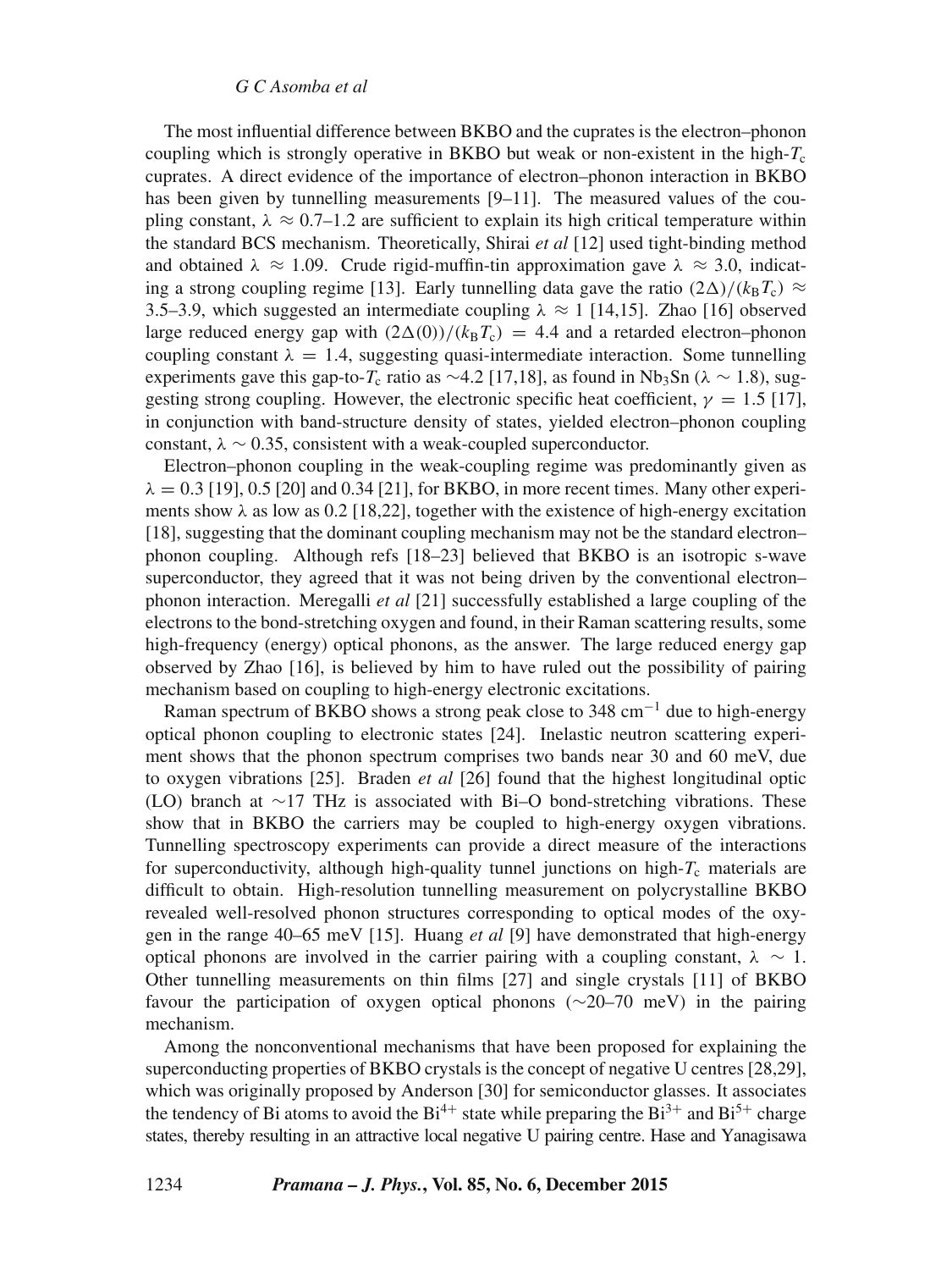[31] hold the view that in valence-skip-fluctuation elements, such as BKBO, the effective electron–electron interaction is attractive, contrary to the well-known on-site Coulomb repulsive interaction. However, still a subject of debate, first-principle studies [32–34] have so far ruled out the possibility of the negative U mechanism in BKBO superconductor. Other mechanisms as small polarons [35] and bipolaronic states [36] in the superconductivity of BKBO crystals have been suggested.

At the root of electron–phonon interaction, we recall that acoustic phonons exist in all solids and are defined by the Debye temperature. In some solids, due to the presence of light atoms, there exist optical phonons, in addition, defined by the Einstein temperature. Indeed, in an ionic crystal, such as BKBO, optical phonons are very important. These two interactions constitute the attractive portion of the electron–phonon interaction [6] while the electron–electron (Coulomb) interaction forms the repulsive portion. If we play down on the view of Hase and Yanagisawa, for the moment, these interaction components give rise to the three-square-well potentials [6].

The original phonon-mediated theory of superconductivity by Bardeen, Cooper and Schrieffer assumed attractive interaction energies in the form of a square-well [5]. The theory has also been extended to two-square-well taking into account the Coulombic interaction among others in understanding the properties of high- $T_c$  superconductors [37–41]. The three-square-well potential within one-band BCS model has been employed to study the effect of plasmons on the yttrium- and lanthanum-based superconductors [42]. The effect of spin fluctuations in the superconducting properties of phonon-mediated superconductors have been studied using three-square-well in weak coupling as well as strong coupling regimes [43,44]. Moreover, these potential models have been used to study the properties of two-band high- $T_c$  superconductors [45–49]. Nevertheless, there exist some other non-phonon mechanisms of high- $T_c$  superconductivity [50,51]. In this paper, we shall employ three-square-well potential model to elucidiate the superconducting properties of BKBO.

The longitudinal vibration branch of phonon contribution to pairing can often be guaged from the shift in  $T_c$  due to substitution of constituent elements by their isotopes. Batlogg *et al* measured the oxygen isotope effect  $\beta$  in Ba<sub>0.6</sub>K<sub>0.4</sub>BiO<sub>3</sub> and found  $\beta = 0.2$ –0.25 [23]. Kondoh *et al* found an isotope exponent of  $\beta = 0.35 \pm 0.05$  [52]. Hinks *et al* from DC resistivity and AC susceptibility measurements, found  $\beta = 0.41 \pm 0.03$  [53]. Loong *et al*, from inelastic neutron scattering experiment and molecular dynamics simulation, got  $\beta = 0.42 \pm 0.05$  [7]. Zhao and Morris reported  $\beta = 0.2{\text -}0.3$  for BKBO (x = 0.45, 0.375 and 0.36) and found that with the decrease of potassium content, the oxygen isotope exponent  $\beta$  increases [54]. However, Hellman interpreted the anomalously small isotope effect as the existence of the exponent depedence on the isotropic substitution fraction [55]. Varshney and Tosi had  $\beta = 0.33$  by a theoretical consideration of the mechanism of plasmon–optical phonon pairing [56]. Later, Varshney *et al*, by employing the three-square-well potentials and Nambu–Eliashberg theory, got  $\beta = 0.47$  [6].

The Bardeen–Cooper–Schrieffer (BCS) theory is certainly based on the electron– phonon coupling, often alternatively assessed by the isotope effect exponent. From the results outlined so far, both low and high values of  $\lambda$  and  $\beta$  exist abundantly in literature, while the electron–phonon coupling concept appears very much unresolved. Therefore, the concepts of electron–phonon interaction and the associated isotope effect may need reinterpretation. BCS did ignore Coulomb interaction on account of the screening effect.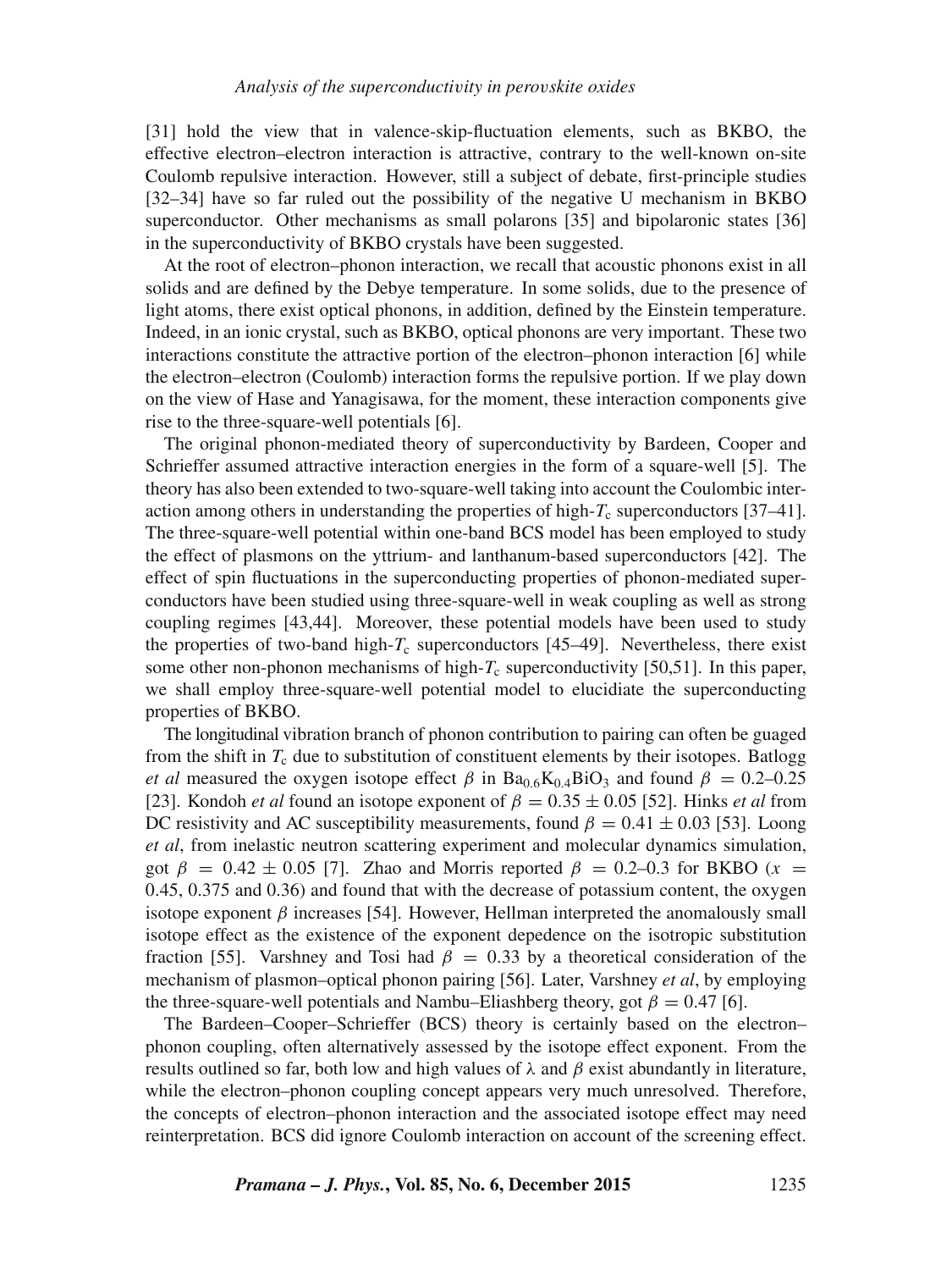#### *G C Asomba et al*

They worked with simple, attractive, and constant potential. The idea of optical phonons was considered only later. Do we assume, *ab initio*, that the electron–phonon interaction meant by BCS definitely excludes optical phonons? With the present three-square-well potentials as the components of the new 'electron–phonon coupling', the original concepts of electron–phonon coupling and the accompanying isotope effect exponent need enlargement. In the framework of the standard theory, we shall embody these new potentials, and arrive at some physical parameters of the system, BKBO, based on this theory. These will either validate or invalidate the enlarged coupling concept. This will be done with the understanding that perhaps, the problem with BCS model is in their concept of electron–phonon interaction and its effect.

Furthermore, our calculations are motivated by the recent inelastic X-ray scattering measurement of the acoustic and optical modes of BKBO system along the (1 0 0) direction in reciprocal space [57,58]. Khosroabadi *et al* [57,58] observed that there is a large and anomalous softening of the highest energy phonon modes when the system transfers from insulator to the superconducting system. Kang *et al* [59] observed a softening of phonons and a structural phase transition in a superconducting BKBO single crystal using elastic and inelastic neutron scattering measurements. These studies concluded that electron–phonon interaction exists in superconducting BKBO.

In this paper, we shall present the BCS one-band model of superconductivity for  $Ba_{1-x}K_xBiO_3$ ,  $x = 0.4$ , in §2. In §3 we present our results and discussion and in §4, we give the summary and conclusion.

## **2. The model**

In the weak-coupling BCS model of superconductivity, we start the theory for the cubic perovskite, BKBO, with the reduced Hamiltonian [5]:

$$
H = \sum_{k\sigma} \epsilon_k c_{k\sigma}^\dagger c_{k\sigma} + \sum_{kk'} V_{kk'} c_{k'\uparrow}^\dagger c_{-k'\downarrow}^{\dagger} c_{-k\downarrow} c_{k\uparrow},\tag{1}
$$

where  $\epsilon_k$  is the unperturbed kinetic energy of an electron relative to the Fermi energy,  $E_F$ ;  $c_{k\sigma}^{\dagger}(c_{k\sigma})$  is the creation (annihilation) operator for the electrons,  $V_{kk'}$  is the net attractive pairing interaction,  $k(k')$  is the Bloch wave vector and  $\sigma$  is the spin ( $\uparrow$  or  $\downarrow$ ) index. After applying the variational analysis, the nonlinear integral equation for the gap, first obtained by BCS [5] is:

$$
\Delta_k = -\sum_{k'} V_{kk'} \frac{\Delta_{k'}}{2\varepsilon_{k'}} (1 - 2f_{k'}),\tag{2}
$$

where  $\varepsilon_k = \sqrt{\epsilon_k^2 + \Delta_k^2}$  and  $f_k$  is the Fermi–Dirac occupation number of quasiparticle states.

The choice of pairing interaction,  $V_{kk'}$ , is a major problem in the theory of superconductivity. Even in the face of the observed visual evidence of the existence of space inhomogeneous superconductor-insulator states in high- $T_c$  BKBO by magneto-optical visualization technique [60], we shall take the system as isotropic. The BCS theory assumed a very simple value of an isotropic, constant, net attractive interaction. This was the electron-phonon coupling potential. In our case, we shall assume this interaction to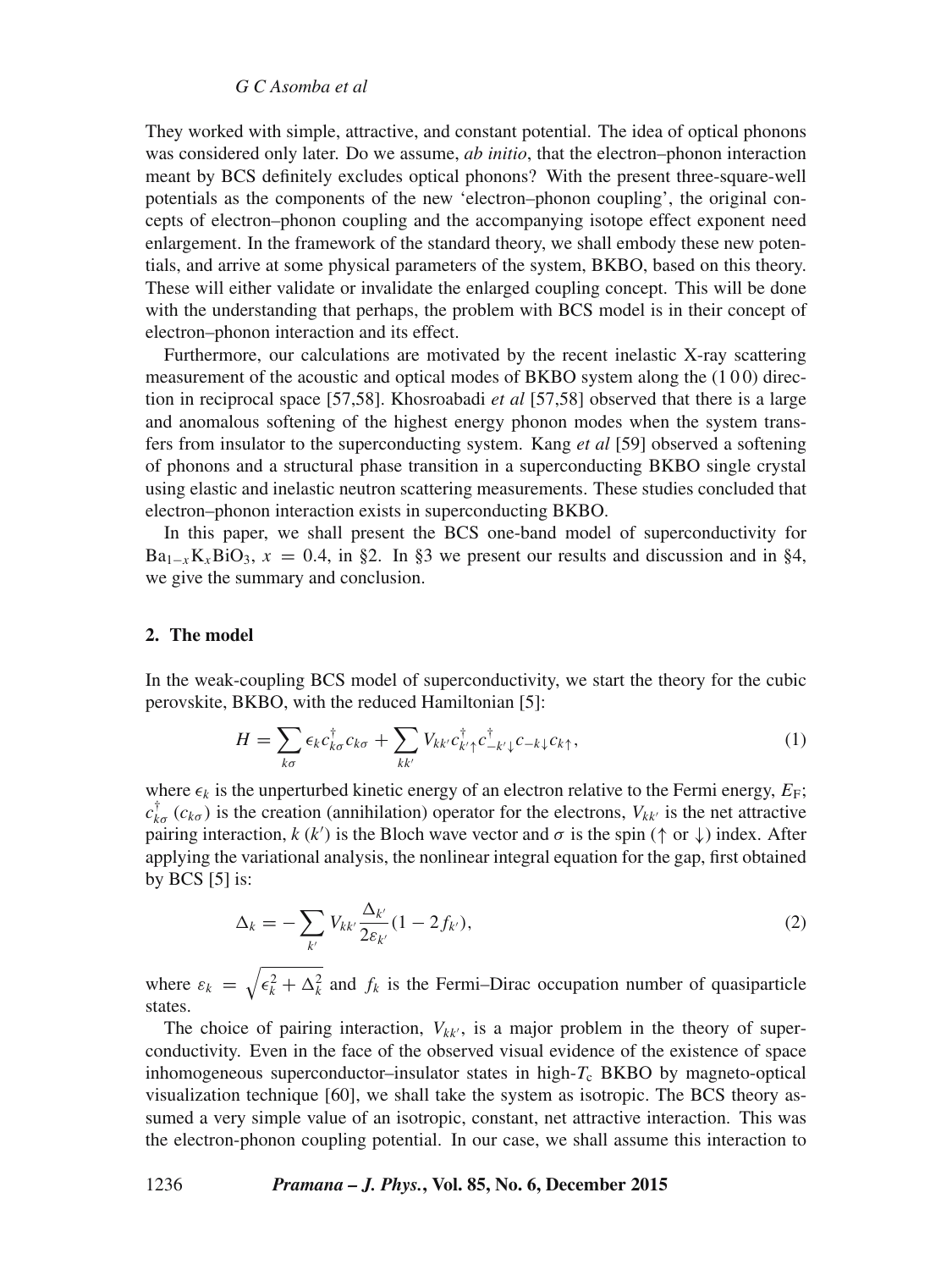be made up of three components: attractive acoustic phonon–electron  $(V_a)$  and optical phonon–electron  $(V_p)$  interactions in addition to electron–electron  $(V_c)$  interaction, which is repulsive, all being isotropic. These constitute the three-square-well potentials [6,48]:

$$
V_{kk'} = \begin{cases} -V_a - V_p + V_c, & |\omega| < \omega_a \\ -V_p + V_c, & \omega_a < |\omega| < \omega_p \\ +V_c, & \omega_p < |\omega| < \omega_c \\ +0, & |\omega| > \omega_c \end{cases} \tag{3}
$$

where  $\omega_a$  and  $\omega_p$  are the cut-off frequencies for the attractive acoustic phonon–electron and optical phonon–electron interactions, while  $\omega_c$  is that for on-site repulsive electron– electron interaction, with  $\omega_c > \omega_p > \omega_a$ . We note that the phonons are of longitudinal origin and possible contributions to pairing through low-energy collective charge excitation cannot be entirely ruled out. However, the results of the model clearly demonstrate the contribution of various coupling strength constants and their corresponding cut-off energies on the superconducting properties of BKBO.

We substitute eq. (3) in eq. (2) and introduce the constant density of states at the Fermi energy,  $N(0)$ , after changing the summation to integration, under weak-coupling approximation (with  $k_B = h = 1$ ):

$$
\Delta_j = N(0) \int d\epsilon_{k'} (-V_a - V_p + V_c) \times \frac{\Delta_j(\epsilon_{k'})}{2 \epsilon_{k'}} (1 - 2 f(\epsilon_{k'})), \tag{4}
$$

where  $j = a$ , p, c. Following Su *et al* [61] and considering the acoustic phonon, optical phonon and Coulomb interactions separately, one obtains three homogeneous equations:

$$
(1 - \lambda Z_a)\Delta_a - \Delta_p = 0,
$$
  
\n
$$
(1 - \kappa Z_p)\Delta_p - \kappa Z_a \Delta_a - \Delta_c = 0,
$$
  
\n
$$
(1 + \mu Z_c)\Delta_c + \mu Z_p \Delta_p + \mu Z_a \Delta_a = 0,
$$
\n(5)

where

$$
\lambda = N(0)V_a, \qquad \kappa = N(0)V_p, \qquad \mu = N(0)V_c
$$
  

$$
Z_a = \ln\left(\frac{1.13\omega_a}{T_c}\right), \qquad Z_p = \ln\left(\frac{\omega_p}{\omega_a}\right), \qquad Z_c = \ln\left(\frac{\omega_c}{\omega_p}\right).
$$
 (6)

 $\lambda$ ,  $\kappa$  and  $\mu$  are acoustic phonon–electron, optical phonon–electron and repulsive Coulomb coupling parameters, respectively.

The equations (eq. (5)) can be rearranged in matrix form and solved simultaneously. The determinant of the resulting square matrix must vanish for non-trivial solutions of the equations. Using the solutions of the determinant and after simplification yield

$$
\frac{1}{Z_a} = \left(\lambda - \frac{1}{Z_p - [1/(\kappa - \mu^*)]}\right),\tag{7}
$$

where a new Coulomb pseudopotential coupling is defined as  $\mu^* = \mu (1 + \mu Z_c)^{-1}$ . These solutions yield the critical temperature as

$$
T_{\rm c} = 1.13\omega_a \exp\left\{-\frac{1}{\lambda_{\rm eff}}\right\},\tag{8}
$$

*Pramana – J. Phys.***, Vol. 85, No. 6, December 2015** 1237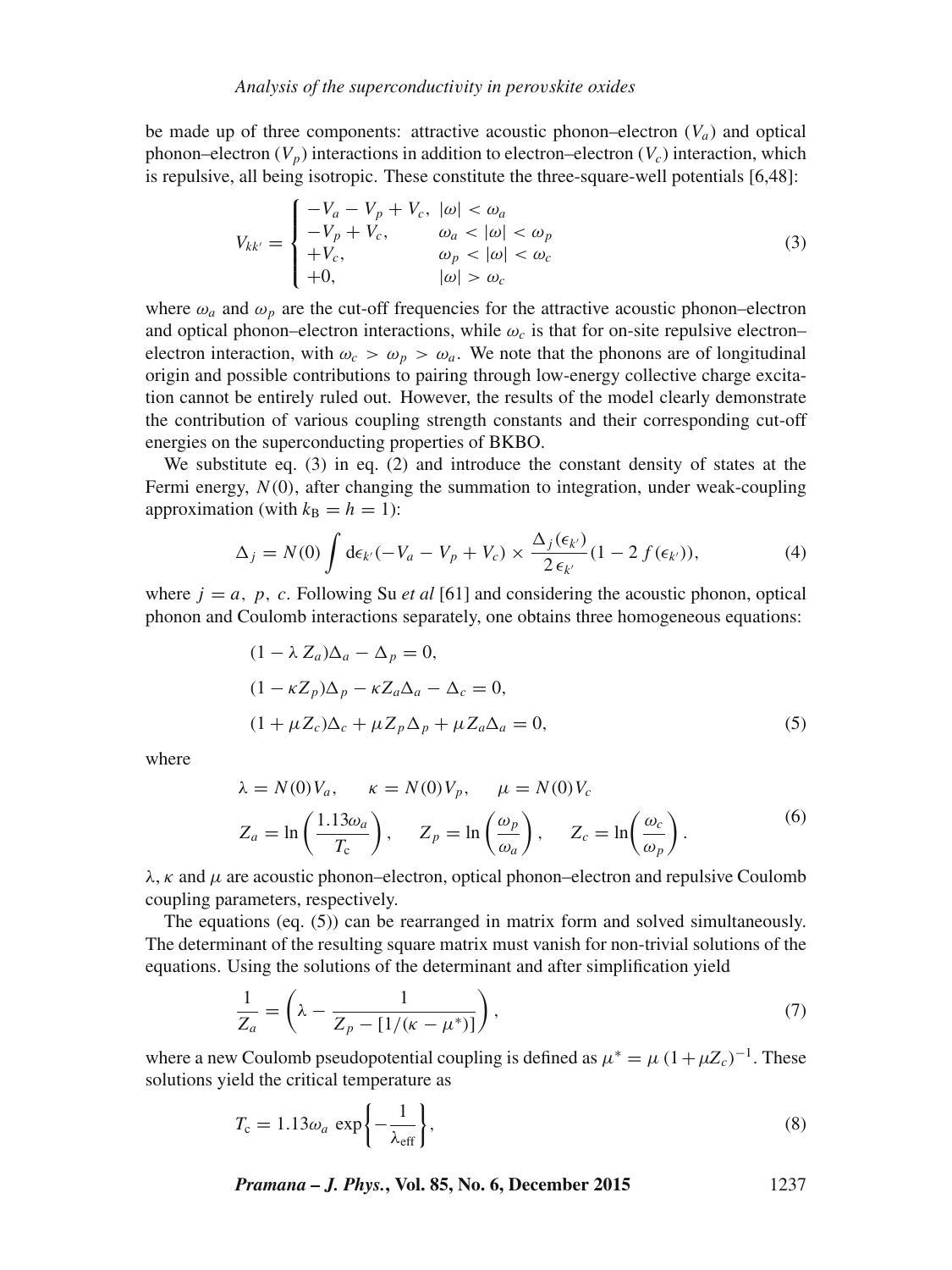where the effective coupling constant  $\lambda_{\text{eff}}$  is

$$
\lambda_{\text{eff}} = \lambda - \frac{1}{Z_p - [1/(\kappa - \mu^*)]}.
$$
\n(9)

This is the expression for transition temperature in terms of the acoustic phonon– electron (λ), optical phonon–electron (κ), Coulomb pseudopotential ( $\mu^*$ ) coupling potentials and logarithmic ratio of optical to acoustic phonon–electron attraction cut-off frequencies. This coincides with the result by Varshney *et al* [6] for this compound using the Nambu–Eliashberg approach in the three-square-well potential formalism.

If the optical phonon–electron coupling contribution to the transition temperature is ignored, the expression for  $T_c$  is recovered within the two-square-well, attractive– repulsive potential model as [62]

$$
T_{\rm c} = 1.13\omega_a \exp\left\{-\frac{1}{\lambda - \mu^*}\right\}.
$$
 (10)

The BCS expression for the transition temperature is recovered when both optical phonon–electron and Coulomb couplings are neglected.

The isotope exponent  $\beta$  is derived from the expression for  $T_c$ , (eq. (8)), using the relation  $-\beta = d \ln T_c/d \ln M$ , where M is the ionic mass. Employing the relation  $T_c \propto M^{-\beta}$ and recalling that  $\omega_a \propto M^{-1/2}$ , the isotope effect exponent  $\beta$ , after differentiation and simplification, gives

$$
\beta = \frac{1}{2} \left\{ 1 - \left\{ \frac{1}{\lambda_{\text{eff}} \left( Z_p - [1/(\kappa - \mu^*) \right]} \right\}^2 \right\}.
$$
\n(11)

Equation (11) is the isotope exponent derived in the BCS one-band and three-squarewell potential model. It is different from the isotope exponent shift deduced by Varshney *et al* [6]. If  $Z_p = \kappa = 0$  is imposed on the system, the expression for the isotope exponent reduces to

$$
\beta = \frac{1}{2} \left\{ 1 - \left\{ \frac{\mu^*}{\lambda - \mu^*} \right\}^2 \right\}.
$$
\n(12)

We observe that  $\lambda$ ,  $\kappa$ ,  $\mu^*$  and  $Z_p$  influence the values of  $T_c$  and  $\beta$  in the present model. However, in two-square-well potential approximation, only  $\lambda$  and  $\mu^*$  are operative. In pure acoustic phonon–electron interaction regime ( $\kappa = \mu^* = 0$ ),  $\beta$  reduces to 0.5. This happens to be consistent with the BCS 'universality law' of isotope exponent in conventional superconductors. Therefore, the three-square-well approach has revealed that the standard model regarded only acoustic phonon–electron interaction as being synonymous with electron–phonon coupling, while ignoring optical phonon–electron and Coulomb coupling. Here we have shown the contributions by these components in one-band BCS model. These are only intraband effects. In two-band (or multiband) metals, interband interactions do affect superconducting properties [48,63].

## **3. Results and discussion**

With acoustic phonon–electron, optical phonon–electron and Coulomb coupling components operative in perovskite (Ba<sub>1−x</sub>K<sub>x</sub>BiO<sub>3</sub>, x = 0.4) superconductor, the critical temperature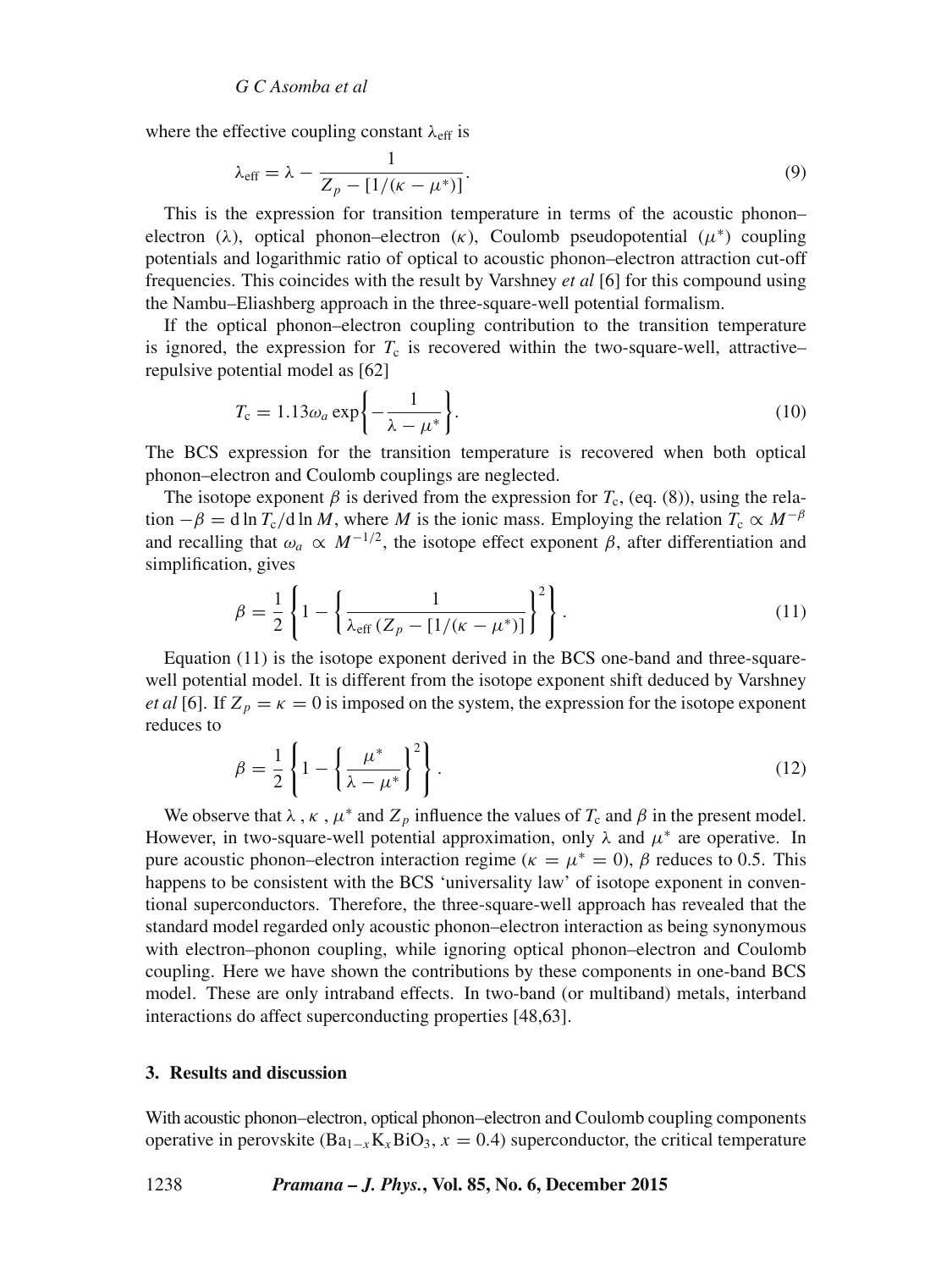is calculated as  $T_c = 29.30$  K, in agreement with experiment [1–4]. The physical parameters used are those commonly employed in literature:  $\omega_a = 320 \text{ K}$  [64],  $\omega_p = 680 \text{ K}$ [64],  $\omega_c = 3$  eV [12],  $\lambda = 0.3$  [19],  $\kappa = 0.2$  [6],  $\mu^* = 0.11$  [65,66] and eq. (8).

In figure 1, the variation of  $T_c$  with  $\lambda$ , for three well-separated  $\mu^*$  values, is shown. It is clear that, although  $T_c$  increases with  $\lambda$  in all the three curves, for the same value of λ, it decreases with increase in μ∗. The rate of decrease is not readily discernible in this plot. However, the effect of optical phonon–electron coupling on  $T_c$  is depicted by the superposition of  $T_c$  of two-square-well, eq. (10), against  $\lambda$  in the plot. The absence of  $\kappa$ in eq. (10) assists greatly the  $\mu^* = 0.10$  curve drop by about 20 K, on an average, from the usual highest to the lowest level.

Similarly,  $T_c$  increases as  $\kappa$  grows higher. Our analysis shows that the presence of this optical component of electron–phonon coupling elevates  $T_c$  as if acoustic phonon– electron coupling strength is about doubled, in its absence. This coupling may be involved as: (i) electrons coupled to bond-stretching oxygen vibrations (phonons) [21], (ii) highfrequency optical phonons coupled to electrons [9,11,23,27]; (iii) the ∼60 meV band in the inelastic neutron scattering due to oxygen phonons [25] and (iv) the LO branch at  $~17$  THz [26].

To visualize the overall effect of the Coulomb pseudopotential on transition temperature, we plot, in figure 2,  $T_c$  against  $\mu^*$  and compare this with that for two-square-well ( $\kappa = 0$ ), superimposed. In the present theory, the exact effect of  $\mu^*$  is to decrease  $T_c$ in a near-linear form from the maximum ( $\sim$ 60 K), for very low  $\mu^*$ , to about 10 K, at about  $\mu^* = 0.2$ . The presence of  $\mu^*$  in eqs (8) and (10) greatly reduces  $T_c$  on account of their exponential dependence on it. Additionally, in the absence of optical phonon– electron coupling, the reduction leads to all-time low  $T_c$  (∼10 K at zero  $\mu^*$ ) to zero at  $\mu^*$  < 0.2.



**Figure 1.** The transition temperature  $(T_c)$  as a function of acoustic phonon–electron coupling ( $\lambda$ ) for different  $\mu^*$ . Here, for the present theory, the Coulomb interaction,  $\mu^* = 0.11$  (blue, dot–dashed line), 0.14 (red, solid line), 0.18 (black, dotted line) for the parameters  $\kappa = 0.2$ ,  $\omega_a = 320$  K,  $\omega_p = 680$  K and  $\omega_c = 3$  eV. The twosquare-well potential approximation ( $\kappa = 0.0$  and  $\mu^* = 0.11$ ) (green, dashed line) is superimposed.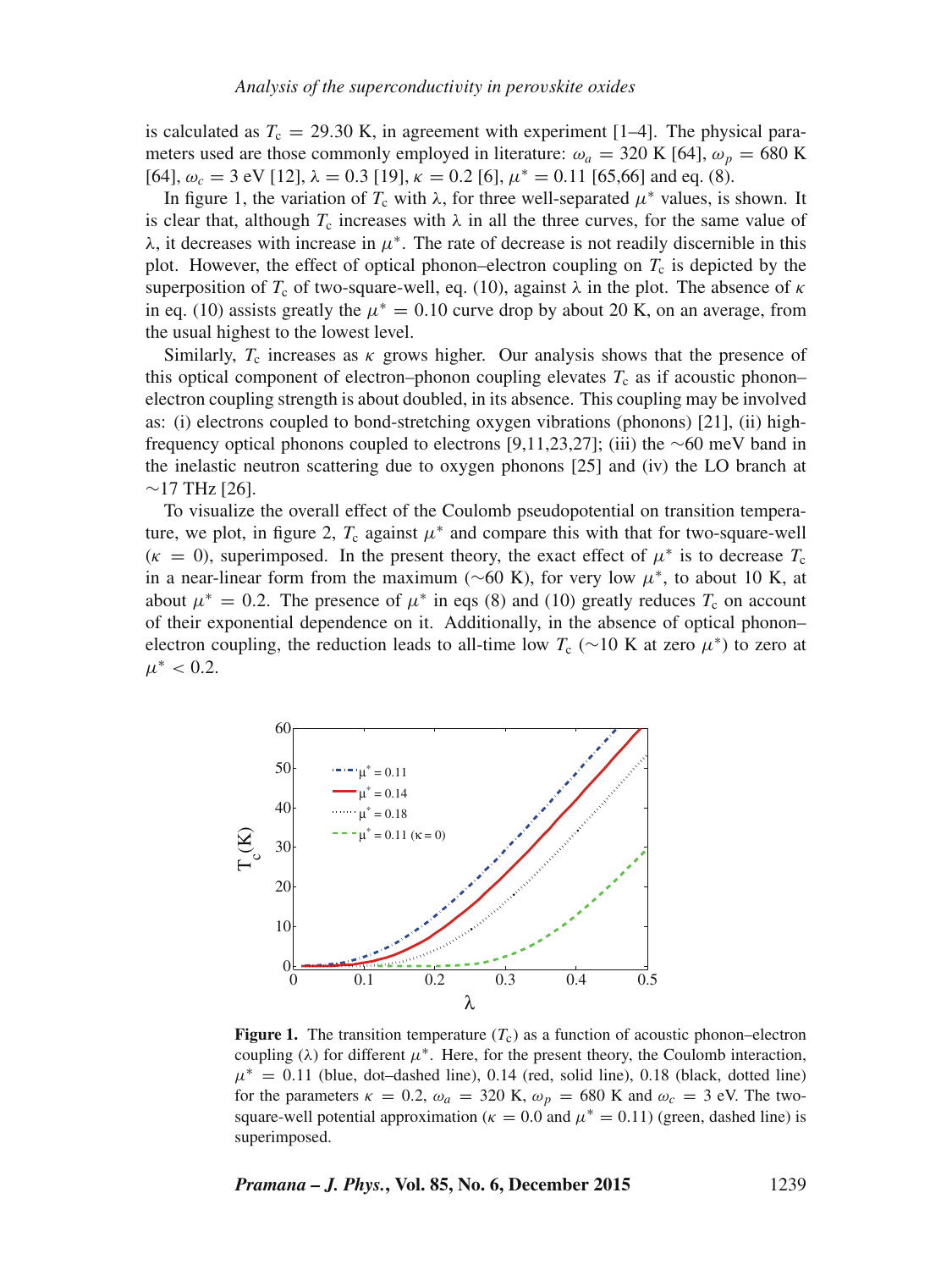

**Figure 2.** The transition temperature  $(T_c)$  against Coulomb interaction coupling  $(\mu^*)$ for the present theoretical system's optical phonon–electron interaction,  $\kappa = 0.2$  (blue, solid line) and for  $\kappa = 0.0$  (green, dashed line) for the parameters  $\lambda = 0.3$ ,  $\omega_a = 320$  K,  $\omega_p = 680$  K,  $\omega_c = 3$  eV.

The second physical parameter of BKBO to be calculated from the present theory is the isotope exponent which is given by eq. (11). Using the quoted system parameters ( $\lambda =$ 0.3,  $\kappa = 0.2$ ,  $\mu^* = 0.11$ ,  $\omega_a = 320$  K,  $\omega_p = 680$  K and  $\omega_c = 3$  eV), the isotope exponent is computed as  $\beta = 0.46$ . This is consistent with the results [6,7,24,53]. This value of the exponent is reduced from the BCS value for conventional superconductors. The enhanced value of the exponent relative to that of the other high- $T_c$  superconductors, derives from the equally 'enlarged electron–phonon coupling'. Although the Coulomb and optical phonon–electron interactions are not additive, their net effect on the isotope exponent is debilitation. In the absence of optical phonon–electron and Coulomb interactions, what is left is the acoustic phonon–electron coupling. Then the BCS value which is recovered as the isotope exponent, is higher than the value we obtained in the present work. This, again, informs us of the effect of acoustic phonon–electron interaction being the same as BCS electron–phonon coupling.

In figure 3,  $\beta$  against  $\lambda$  is plotted for well-separated  $\mu^*$ 's. For the present theory,  $\beta$ increases rapidly as  $\lambda$  increases. As  $\lambda$  gets larger, all the curves converge at  $\beta = 0.5$  as the saturation point. The saturation point shown here is the same as the BCS universal isotope exponent limit for conventional superconductors. Although the trends are the same, at lower values of  $\lambda$ , the present theory has higher  $\beta$  values than those for twosquare-well potential model ( $\kappa = 0$ ) which rapidly take lower  $\beta$  values with reversed  $\mu^*$ -curve levels. The absence of  $\kappa$  in the two-square-well expression of  $\beta$  may explain the reversed order of the curves. Further analysis shows that  $\beta$  decreases as  $\kappa$  increases for different  $\mu^*$ . Higher values of  $\beta$  correspond to higher values of  $\mu^*$ . In all, the dominance of optical phonon–electron interaction reduces isotope exponent, a reverse effect to its role on  $T_c$ .

An interesting exposition is that of the plot of  $\beta$  against  $\mu^*$ , which is presented in figure 4. Here, at  $\mu^* = 0$ , near-BCS value of isotope effect exponent is obtained for a small  $\kappa$  (= 0.1) value. Thereafter, the isotope exponent rises to saturation value (BCS value) as  $\mu^*$  increases. The small value of  $\kappa$  shows the near-absence of optical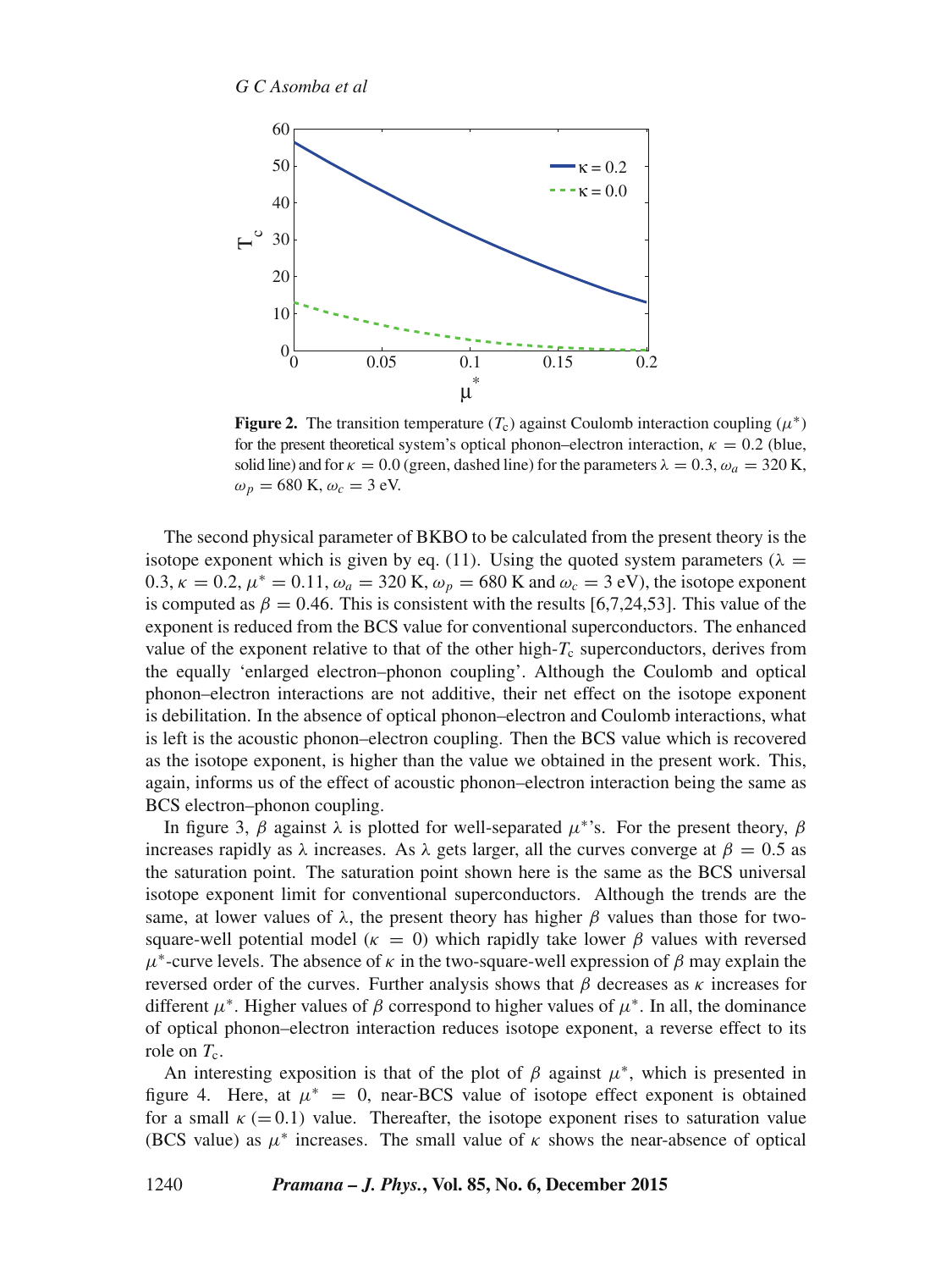*Analysis of the superconducti*v*ity in pero*v*skite oxides*



**Figure 3.** Plot of isotope exponent  $(\beta)$  against acoustic phonon–electron coupling ( $\lambda$ ) for various Coulomb interactions ( $\mu^* = 0.10, 0.14, 0.18$ ) using the parameters  $\kappa = 0.2$  (present theory), 0.0 (two-square-well approx.),  $\omega_a = 320$  K,  $\omega_p = 680$  K and  $\omega_c = 3$  eV.

phonon–electron interaction. This point appears confirmed by the superposition of  $β$  vs.  $\mu^*$  from two-well-square approximation ( $\kappa = 0$ ). Here, at  $\mu^* = 0$ ,  $\beta$  takes the BCS value and then falls parabolically to zero at higher values. This is earlier than when the  $\beta$  from the present theory attains saturation. With this action of  $\mu^*$  on  $\beta$ , we suggest that the graphs of  $\beta$  against  $\mu^*$ , for  $\kappa = 0.2, 0.3$  and 0.4, will all converge at the saturation value, beginning with the lowest  $\kappa = 0.4$  curve, up to that for highest 0.1 curve.

Finally, combining (8) and (11), we estimated the transition temperature  $T_c \simeq 29.30$  K and the isotope-effect exponent  $\beta \simeq 0.46$  in Ba<sub>0.6</sub>K<sub>0.4</sub>BiO<sub>3</sub> superconductor. These results are close to the experimentally measured value of Hinks *et al* [53] and Loong *et al* [7].



**Figure 4.** Variation of isotope exponent  $(\beta)$  with pseudopotential coupling  $(\mu^*)$  for different optical phonon–electron couping, for parameters  $\lambda = 0.3$ ,  $\omega_a = 320$  K and  $\omega_c = 3$  eV.

*Pramana – J. Phys.***, Vol. 85, No. 6, December 2015** 1241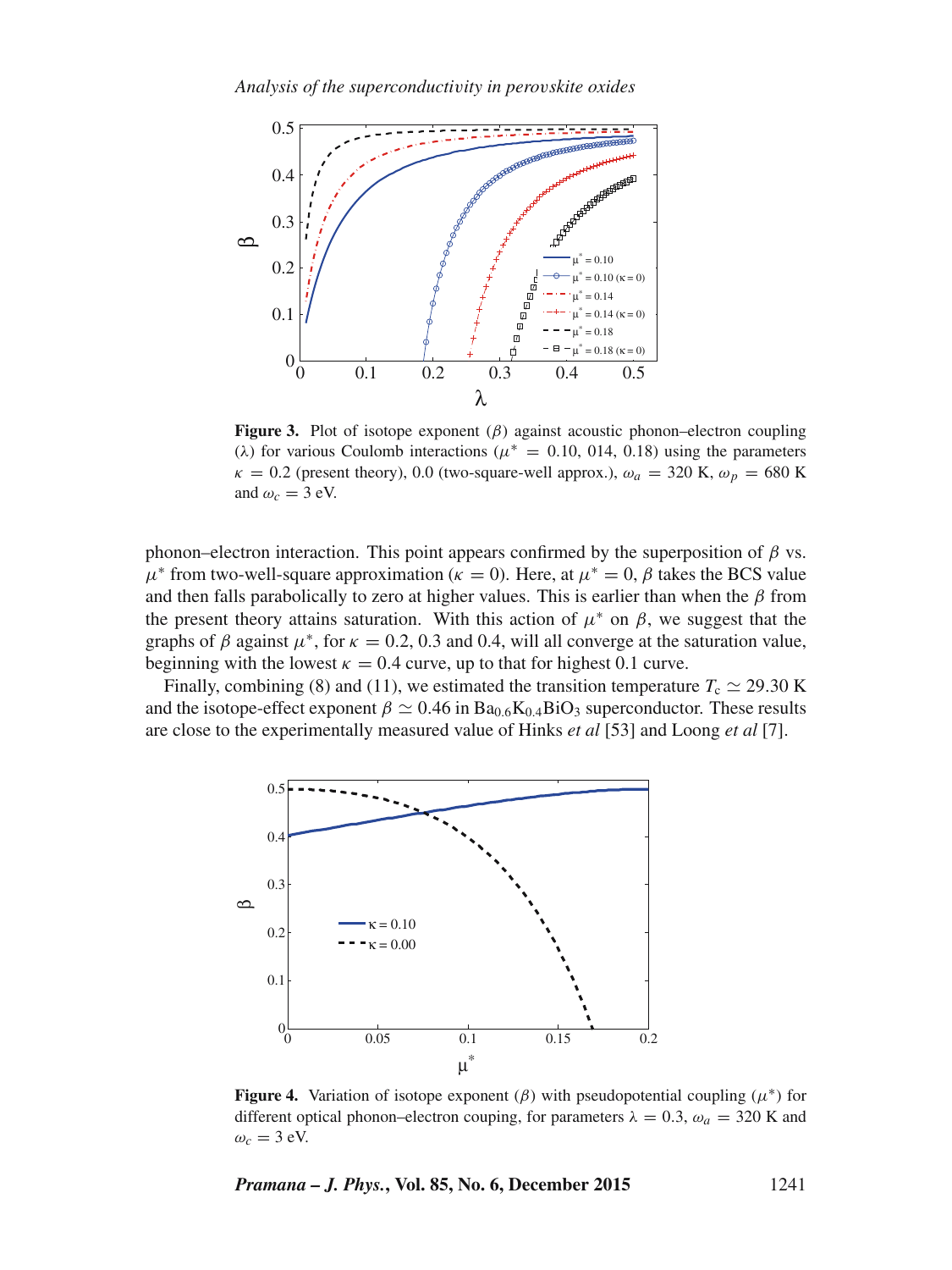## **4. Summary and conclusion**

Superconductivity in cubic perovskite bismuthates  $(Ba_{1-x}K_xBiO_3, x = 0.4)$ , has been studied using the well-known BCS model, where the electron–phonon coupling concept is expanded. This is done by including the attractive acoustic phonon–electron, optical phonon–electron and repulsive electron–electron interactions as the components of the new electron–phonon coupling, known as the three-square-well potentials. This is different from the BCS idea which, in effect, excludes the two components from the acoustic phonon–electron interaction, the latter found to be synonymous with BCS electron–phonon interaction. The contributions of these components in the superconducting properties, the transition temperature and the isotope exponent, are analysed afresh. The acoustic phonon–electron interaction causes elevation of both the transition temperature and the isotope exponent, bringing the system, BKBO, to saturation ( $\beta \approx 0.5$ ) as it dominates the others, in obvious compliance to the BCS model. Although the optical phonon–electron interaction also elevates  $T_c$  as λ, it causes monotonous decrease in β, down to zero, as it becomes dominant. Gradually, the Coulomb pseudopotential interaction causes a near-linear decrease in  $T_c$  while effecting a gradual elevation of the isotope exponent to saturation, as it dominates. These are the findings of the present theory. The absence of optical phonon–electron interaction in the two-square-well approximation leaves  $T_c$  and  $\beta$  with similar trends, respectively, but with values lower than in the present. The presence of Coulomb interaction makes  $T_c$  drop very low, to a vanishing point, as  $\mu^*$  grows large. On the isotope exponent, Coulomb pseudopotential interaction makes it to drop from saturation value parabolically to zero, at high  $\mu^*$ . The realization of the saturation of  $\beta$ -value when  $\mu^* = \kappa = 0$  and when acoustic phonon–electron interaction is very dominant, points to the latter being synonymous with BCS electron–phonon interaction.

In conclusion, the involvement of optical phonon–electron interaction in the elevation of the transition temperature, with almost the same strength as acoustic phonon–electron potential, may have explained high-T<sub>c</sub> phenomenon in Ba<sub>1–x</sub>K<sub>x</sub>BiO<sub>3</sub>, x = 0.4. In the same way, the combination of optical phonon–electron and Coulomb pseudopotential interactions, that suppresses the isotope effect exponent, has yielded reduced value of isotope exponent below the BCS value. This may, therefore, account for the excessively reduced values of the isotope exponent in the cuprates and high- $T_c$  materials, in general, where electron–phonon interaction is minimal. Indeed, high- $T_c$  occurrence along with almost non-existent isotope exponent, may be a consequence of excessively suppressed acoustic phonon–electron interactions, but with high Coulomb and optical phonon–electron coupling, in those high- $T_c$  systems.

#### **Acknowledgement**

The authors thank the referee for the valuable comments.

# **References**

<sup>[1]</sup> J R Cava *et al*, *Nature* **332**, 814 (1988)

<sup>[2]</sup> D G Hinks *et al*, *Nature* **333**, 836 (1988)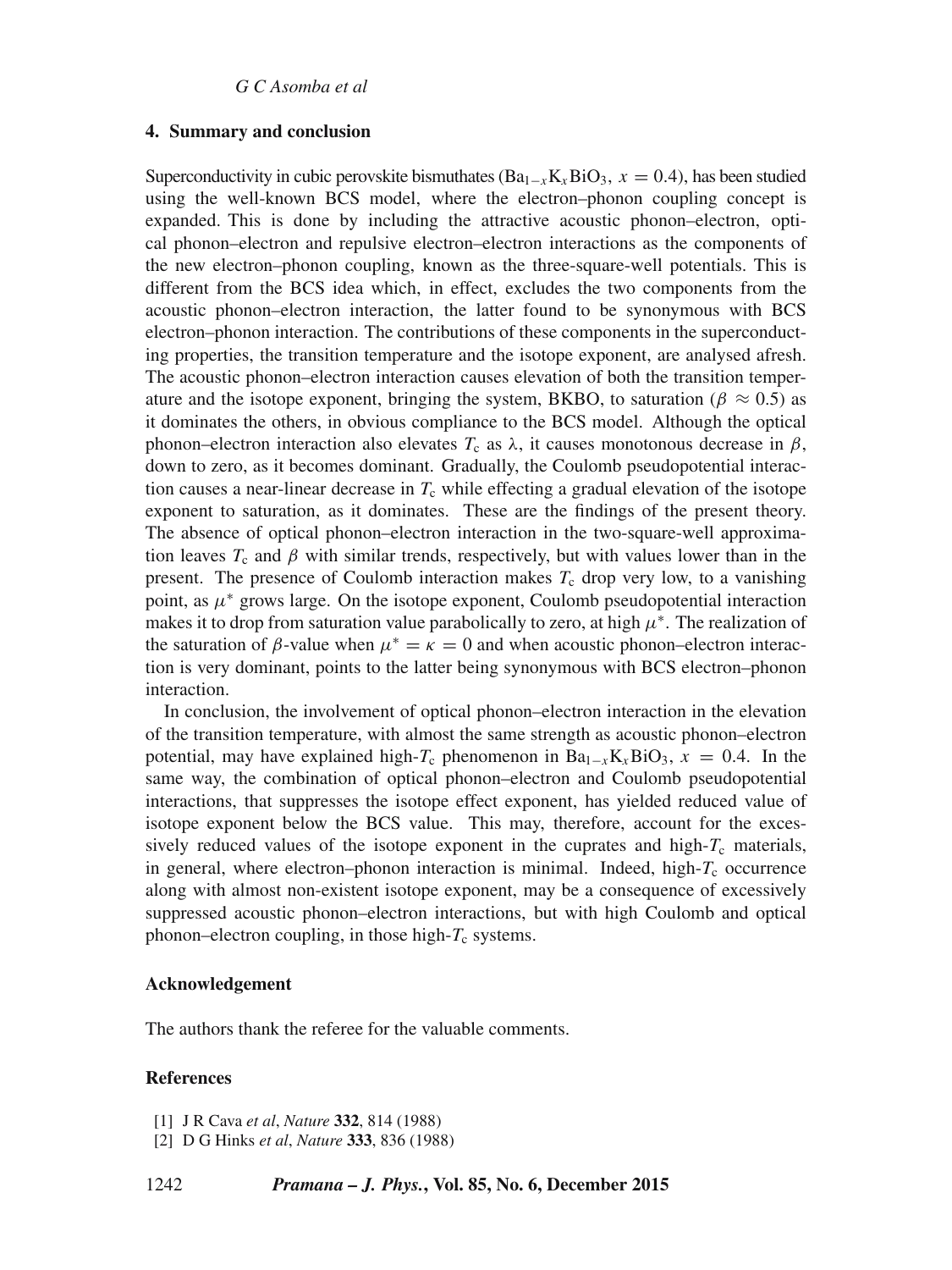- [3] M Kato *et al*, *J. Phys: Conf. Ser.* **150**, 052100 (2009)
- [4] S Larsson, *Physica C* **468**, 113 (2008)
- [5] J Bardeen, L N Cooper and J R Schrieffer, *Phys. Re*v*.* **108**, 1175 (1957)
- [6] D Varshney, R P Kumhar and R K Singh, *J. Supercond.* **14**, 623 (2001)
- [7] C K Loong *et al*, *Phys. Re*v*. Lett.* **66**, 3217 (1991)
- [8] G E Tsydynzhapov *et al*, *JETP Lette.* **83**, 405 (2006)
- [9] Q Huang *et al*, *Nature* **347**, 369 (1990)
- [10] N Tralshwala *et al*, *Phys. Re*v*. B* **51**, 3812 (1995)
- [11] P Samuley *et al*, *Phys. Re*v*. B* **48**, 13904 (1993)
- [12] M Shirai, N Suzuki and K Motizuki, *J. Phys.: Condens. Matter* **2**, 3553 (1990)
- [13] N Hamada, *Phys. Re*v*. B* **40**, 4442 (1989)
- [14] H Sato *et al*, *Phys. Re*v*. B* **48**, 6617 (1993)
- [15] J F Zasadzinski *et al*, *Physica C* **158**, 519 (1989)
- [16] G Zhao, *Phys. Re*v*. B* **76**, 020501 (2007)
- [17] J E Graebner, L F Schneemeyer and J K Thomas, *Phys. Re*v*. B* **39**, 9682(R) (1989)
- [18] H J Kaufmann, O V Dolgov and E K H Salje, *Phys. Re*v*. B* **58**, 9449 (1998)
- [19] A I Liechstenstein *et al*, *Phys. Re*v*. B* **44**, 5388(R) (1991)
- [20] K Kunc and R Zeyher, *Phys. Re*v*. B* **49**, 12216 (1994)
- [21] M Meregalli and S Y Savrasov, *Phys. Re*v*. B* **57**, 14453 (1998)
- [22] K Marsiglio *et al*, *Phys. Re*v*. B* **53**, 9433 (1996)
- [23] B Batlogg *et al*, *Phys. Re*v*. Lett.* **61**, 1670 (1988)
- [24] K F McCarty *et al*, *Phys. Re*v*. B* **40**, 2662(R) (1989)
- [25] C K Loong *et al*, *Phys. Re*v*. Lett.* **62**, 2628 (1989)
- [26] M Braden *et al*, *Europhys. Lett.* **34**, 531 (1996)
- [27] H Sato, H Takagi and S Uchida, *Physica C* **169**, 391 (1990)
- [28] A Taraphder *et al*, *Phys. Re*v*. B* **52**, 1368 (1995)
- [29] C M Varma, *Phys. Re*v*. Lett.* **61**, 2713 (1988)
- [30] P W Anderson, *Phys. Re*v*. Lett.* **34**, 953 (1975)
- [31] I Hase and T Yanagisawa, *Physica C* **468**, 1129 (2008)
- [32] G Vielsack and W Weber, *Phys. Re*v*. B* **54**, 6614 (1996)
- [33] W A Harrison, *Phys. Re*v*. B* **74**, 245128 (2006)
- [34] Z P Yin, A Kutepov and G Kotliar, *Phys. Re*v*. X* **3**, 021011 (2013)
- [35] J Ahmad and H Uwe, *Phys. Re*v*. B* **72**, 125103 (2005)
- [36] M Merz *et al*, *Europhys. Lett.* **72**, 275 (2005)
- [37] P Udomsamuthirun, *Pramana J. Phys.* **66**, 589 (2006)
- [38] V L Ginzburg and D A Kirzhnits (eds), *High-temperature superconducti*v*ity* (Plenum Publishing Corporation, New York, 1982)
- [39] L L Daemen and A W Overhauser, *Phys. Re*v*. B* **41**, 7182 (1990)
- [40] P G deGennes, *Superconducti*v*ity of metals and alloys* (Westview Press, USA, 1999)
- [41] J B Ketterson and S N Song, *Superconducti*v*ity* (Cambridge University Press, Cambridge, 1999)
- [42] S P Tewari and P K Gumber, *Physica C* **171**, 147 (1990)
- [43] H Shimahara, *J. Phys. Soc. Jpn* **72**, 1851 (2003)
- [44] O V Dolgov *et al*, *Phys. Re*v*. Lett.* **95**, 257003 (2005)
- [45] T Örd and N Kristoffel, *Physica C* **370**, 17 (2002)
- [46] P Konsin and B Sorkin, *J. Supercond. No*v*. Magn.* **18**, 101 (2005)
- [47] P Udomsamuthirun *et al*, *Paper presented at 31st Congress on Science and Technology of Thailand* (Suranaree University of Technology, 18–20 Oct., 2005)
- [48] O C Abah, G C Asomba and C M I Okoye, *Solid State Commun.* **149**, 1510 (2009)
- [49] O A Ogbuu *et al*, *Physica C* **471**, 444 (2011)
- [50] R Chaudhury and S S Jha, *Pramana J. Phys.* **22**, 431 (1984)